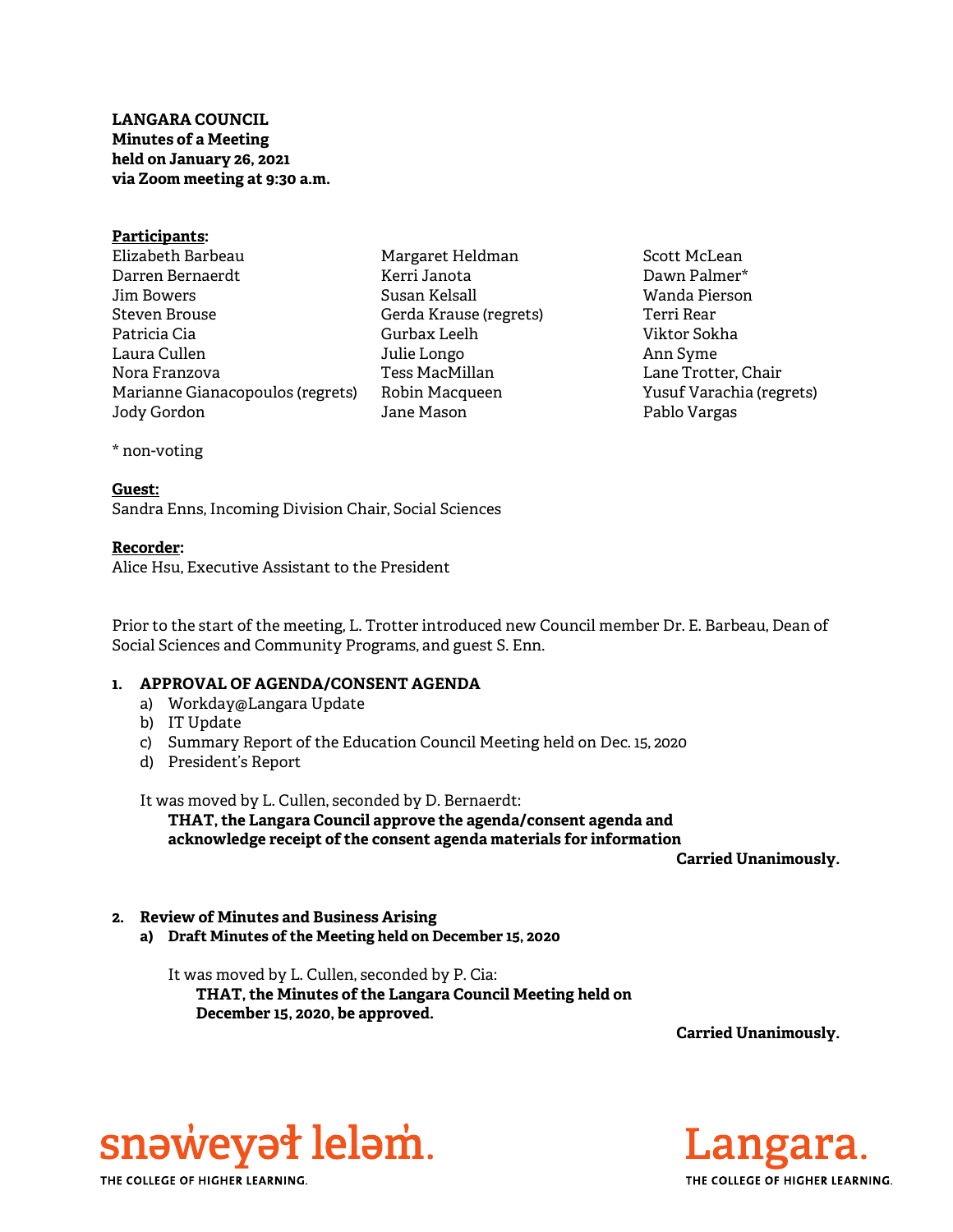### b) Business Arising - Budget Information

V. Sokha advised that Finance has been working on the Q3 forecast but experienced some challenges due to COVID. In the meanwhile, in response to the financial challenges we are facing, the government just confirmed additional funding to support our operating budget and this would have an impact on our Q3 forecast. The Finance team will reach out to departments to discuss the challenges of budget forecasting and budget creation to help improve our future process.

The Finance team is also working on the 2021/22 budget that is scheduled to be presented to the Langara Council in March for recommendation to the President and then to the March Board meeting for approval.

Discussions ensued and V. Sokha and L. Trotter provided more information on what the challenges are and how the College will use the additional government funding. It is noted that the government has not approved colleges to run a deficit for the fiscal year 2021/22.

# 3. FOR INFORMATION

### a) Enrolment Update

M. Heldman presented the latest weekly report on Sumer 2021 application numbers and Spring 2021 enrolment numbers and numbers of course sections and section workload units.

M. Heldman then provided a few remarks on behalf of Y. Varachia who had an external commitment and was unable to join today's meeting. First, she thanked President Trotter, the Deans, faculty, the International Education department, and others across the College community who helped advocate our government and associations to support our international students who would like to start their studies and continue their programs at Langara. These efforts have raised some encouraging conversations across Canada. Second, while most of the visa application centres are now open, the study permit approval process continues to move rather slowly due to the limited availability of appointments and large backlogs. Last, the College continues to advocate alongside Colleges and Institutes Canada (CICan) and other organizations for extending the time spent studying online to count towards a postgraduate work permit and for reinstating the two-stage study permit approval process. Immigration, Refugees and Citizenship Canada (IRCC) continues to work closely with the sector to find solutions.

Discussions ensued. In response to members' questions, M. Heldman and J. Gordon explained the significant gap between the Summer 2021 domestic number of applications and the number of offers accepted. It is noted that we are in the very early stage of the Summer 2021 application and the data is only preliminary. As well, as a result of the pandemic, it is now taking longer to receive high school grades and for students to demonstrate they have met the English requirements. M. Heldman also noted that the College is in the process of launching our Student Success Plan, which is a holistic look at the students that we want to attract to Langara and help them successfully go through their program and graduate from the College. The Plan will have a recruitment component and look at how to provide better and more accessible data to help maximize registration throughout the institution.



THE COLLEGE OF HIGHER LEARNING.